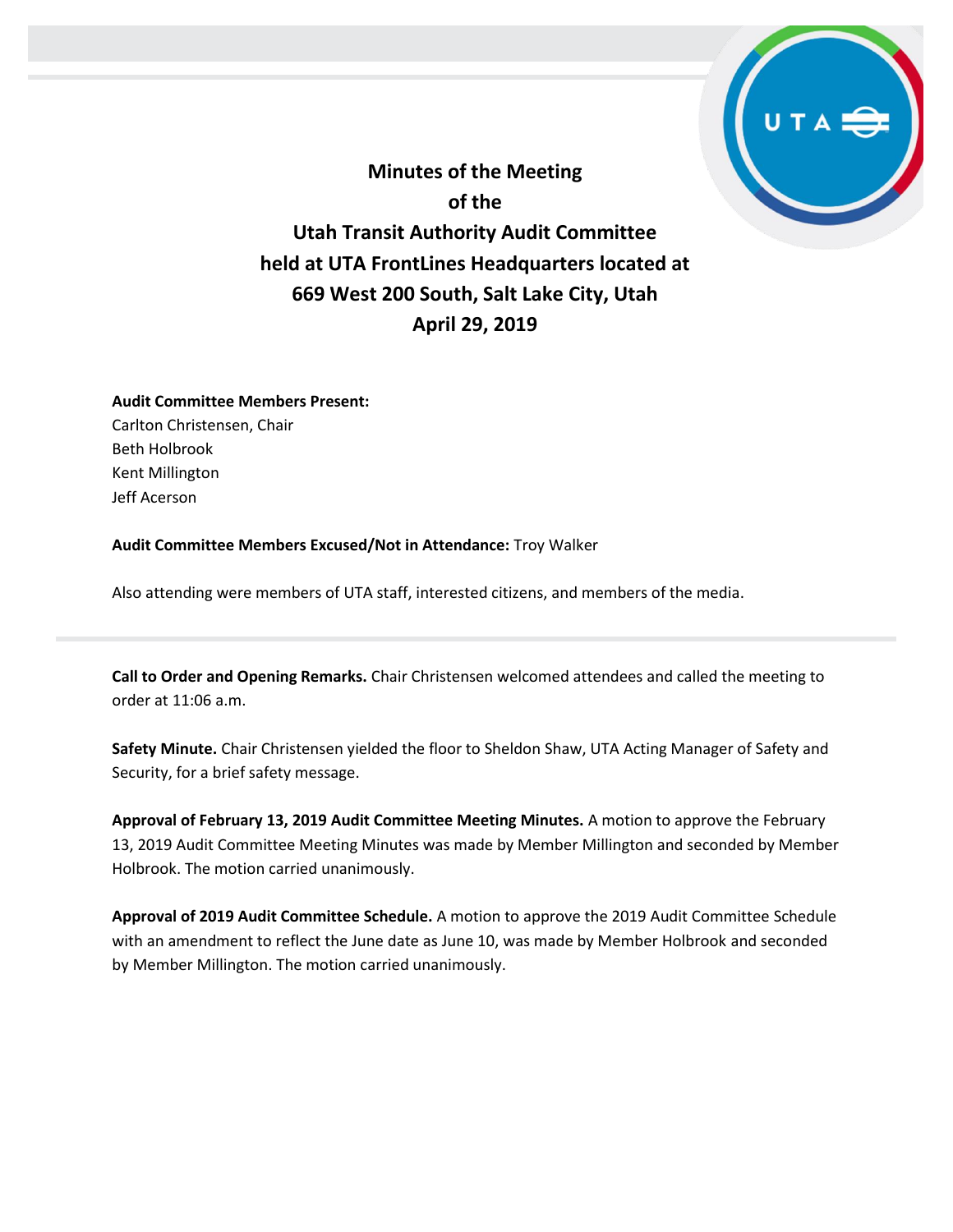## **Discussion Items.**

**Internal Audit Peer Review.** Riana de Villiers, UTA Chief Internal Auditor was joined by Jim Holfeltz and Shane Young with the Utah Department of Transportation (UDOT). Ms. de Villiers indicated that the UDOT team is prepared to perform a peer review of UTA's audit function at no charge other than incidental expenses. She recommended a full external assessment, which would include a report generated by the UDOT evaluation team. Ms. de Villiers requested guidance from the committee on the scope of the review and noted the scope will be detailed in an agreement between UTA and UDOT.

Mr. Young remarked that peer reviews are standard practice and proposed an approach to performing the work. He then summarized his and Mr. Holfeltz's credentials.

Discussion ensued. Questions regarding external party review of the UDOT audit function and UDOT audit team participation in peer audits of other entities were posed by the committee and answered by the UDOT team. Chair Christensen asked Ms. de Villiers to prepare appropriate documentation for committee approval.

**Audit Committee Charter.** Ms. de Villiers explained that establishing an Audit Committee Charter is a best practice recommended by the State Auditor. The purpose of the charter is to govern and define the relationship between the Audit Committee and the Board of Trustees. Discussion ensued. Questions on the annual review process, alignment with bylaws, revision process, difference between the Audit Committee Charter and the Internal Audit Charter, and approval timelines were posed by the committee and answered by Ms. de Villiers.

**Internal Audit Charter.** Ms. de Villiers indicated that the Internal Audit Charter defines the relationship between the internal audit function and the Board of Trustees. Periodic review of the charter is required to meet best practice standards.

**Internal Audit Update.** Ms. de Villiers provided information on the progress of the 2019 internal audit plan. She explained that the scope of the maintenance of way audit will be modified due to internal restructuring. Discussion ensued. A question on the ability to meet the timelines outlined in the 2019 audit plan was posed by the committee and answered by Ms. de Villiers.

Ms. de Villiers summarized management compliance to internal audit recommendations. Discussion ensued. Questions on document retention standards and grants and asset management reconciliation practices were posed by the committee and answered by Ms. de Villiers.

Ms. de Villiers spoke about performing a survey to inform a quality assurance and improvement program assessment. The survey would include questions related to people, audit management and governance, audit process, overall effectiveness, and other general topics. Discussion ensued. A question on the commonality of this practice was posed by the committee and answered by Ms. de Villiers.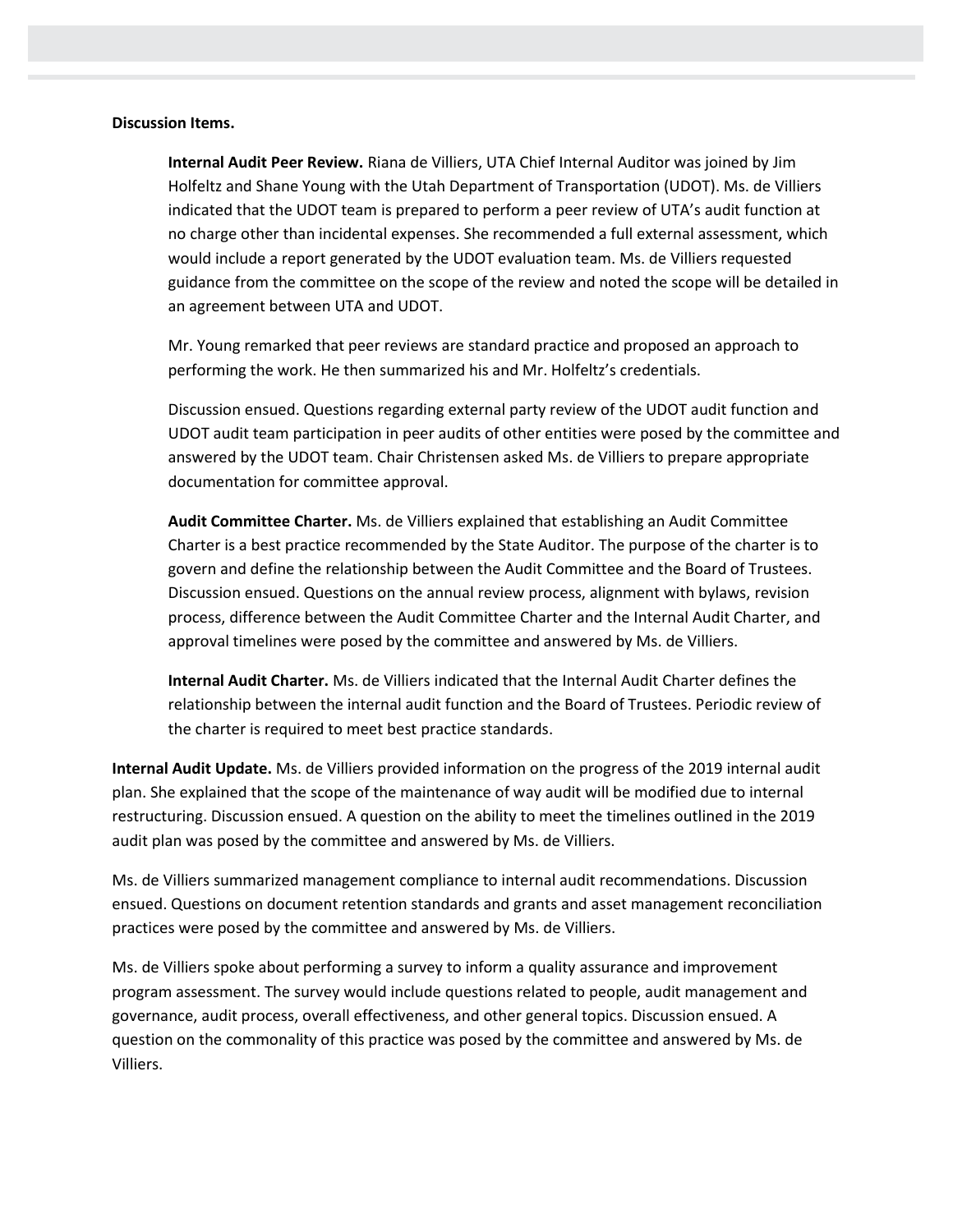Ms. de Villiers explained that the international standards for internal audit require an assurance provider framework. She outlined the first lines of defense within an organization: 1) operational management, 2) risk management, 3) compliance functions, and 4) internal audit. An additional line of defense includes an external assurance provider. Aligning these functions assists in identifying redundancy and gaps. Ms. de Villiers indicated that Steve Meyer, UTA Interim Executive Director, has asked her to perform a risk assessment of the agency.

**Internal Audit Report Review.** Ms. de Villiers introduced Brenda Nelson, UTA Senior Internal Auditor.

**Vanpool Report.** Ms. de Villiers and Ms. Nelson were joined by Cherryl Beveridge, UTA Special Services General Manager; Michael Goldman, UTA Special Services Program Manager; Ben Adams, UTA Manager of Vehicle Performance and Maintenance; and Troy Bingham, UTA Comptroller. Ms. de Villiers then summarized the audit scope. Ms. Nelson discussed several recommendations included in the audit. Mr. Goldman spoke about processes that are being implemented to conform with the internal audit recommendations. Ms. Beveridge provided background information on the vanpool program. Discussion occurred throughout the presentation. Questions on the growth of the vanpool function, the number of vendors involved in the program, accident rates, driver training, vehicle tracking, vehicle life expectancy, receivables associated with vanpool, waivers, number of contracts, motor vehicle infraction tracking, driver profile, number of gas cards issued, availability of GPS units on vehicles, and speed management were posed by the committee and answered by staff.

Chair Christensen called for a short break at 12:25 p.m.

The meeting resumed at 12:40 p.m.

**Inventory Management Report.** Ms. de Villiers and Ms. Nelson were joined by Todd Mills, UTA Senior Supply Chain Manager. Mr. Mills provided an overview of the inventory facilities within the agency. Ms. de Villiers summarized the audit scope. Ms. Nelson discussed several recommendations included in the audit. Mr. Mills spoke about efforts to comply with the audit recommendations. Discussion occurred throughout the presentation. Questions on use of economies of scale, parts sharing process, and third party checks on inventory counts were posed by the committee and answered by Mr. Mills.

**Payroll Preliminary Report.** Ms. de Villiers and Ms. Nelson were joined by Mr. Bingham; Ms. Beveridge; Jacob Gomez, UTA Manager of Total Rewards; and Bruce Cardon, UTA Commuter Rail General Manager. Ms. de Villiers summarized the audit scope. Mr. Bingham explained the complexity of the payroll function at the agency. Ms. Nelson discussed several recommendations included in the audit. Mr. Bingham, Mr. Gomez, and Mr. Cardon spoke about actions taken to comply with the audit recommendations. Discussion occurred throughout the presentation. Questions on timekeeping procedures and bargaining unit input in the payroll system were posed by the board and answered by staff.